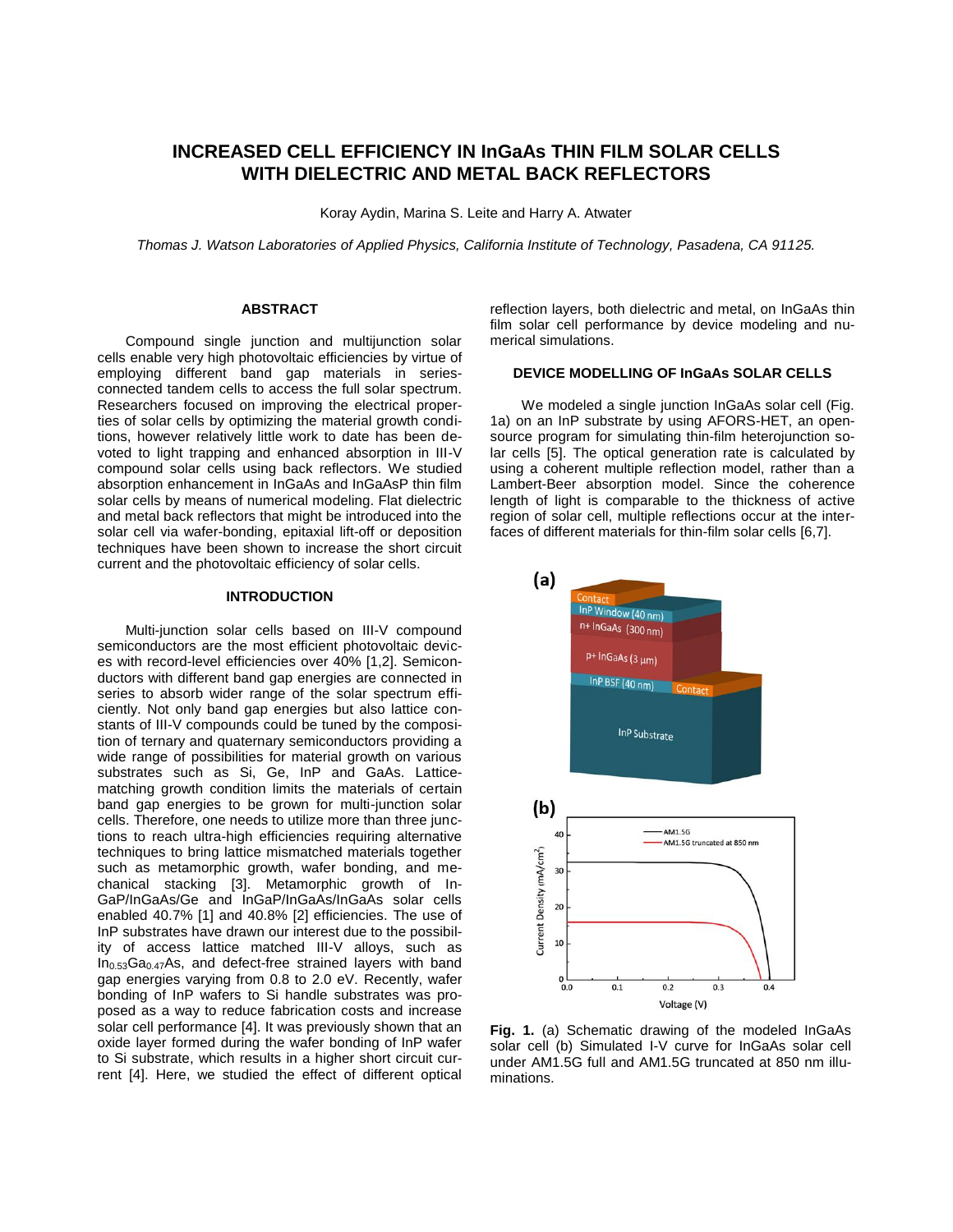The modeled device is shown in Fig. 1a. Solar cell has n type InGaAs emitter and p type InGaAs base with bandgap energy of 0.74 eV, nominally lattice matched to InP. The thicknesses of emitter and base are 0.3 and 3.0 µm, respectively. InP is used both as a window and backsurface-field (BSF) layers. Light current-voltage (*I-V*) characteristics were calculated under illuminated with AM1.5 global illumination (Fig. 1(b)). Calculated short circuit current (*J*sc) and open circuit voltage (*V*oc) are 32.6  $mA/cm<sup>2</sup>$  and 0.4 V, yielding an efficiency of 10.1%. We calculated light *I-V* response of InGaAs subcell under AM1.5G truncated at 850 nm, to mimic the optical configuration of bottom cell below a GaAs upper cell (Fig. 1(b)), for which  $J_{\rm sc} = 16.1 \text{ mA/cm}^2$  and  $V_{\rm oc} = 0.38 \text{ V}$  with 4.7% efficiency.



**Fig. 2.** (a) Simulated *I*-*V* response for InGaAs solar cells with  $InP$  and  $InP/SiO<sub>2</sub>/Si$  substrates. (Inset) schematic drawing of InGaAs subcell on InP/SiO2/Si laminate substrate (b) Absorbance spectra of solar cells on different types of substrates.

### **DIELECTRIC BACK REFLECTORS**

The InGaAs subcell is then modeled on a 200 nm InP (bonded layer), with 200 nm  $SiO<sub>2</sub>$  (oxide formed during wafer bonding) and 300 um Si (handle substrate) (inset Fig. 2a) [4]. In AFORS-HET, one could define optical layers by inserting complex refractive index data (*n* and *k*) above or below the electrical layers, i.e. the layers between the contacts. Same InGaAs subcell is modeled with additional optical layers of  $SiO<sub>2</sub>$  and Si. We observed an increase in  $J_{\rm sc}$  for this layer structure to 16.65 mA/cm<sup>2</sup>, while *V*oc remains unchanged (Fig. 2a). Since the active layers in both devices are same, the increased short circuit can be explained by light trapping effects due to the reflection from the layers with different refractive indices. SiO<sub>2</sub> has lower refractive index compared to Si and InP. The low refractive index layer sandwiched between high index layers causes higher reflection from the interfaces. Some portion of light that is not absorbed within the semiconductor layer, is reflected back into the solar cell and the amount of light absorbed at the base layer increases.



**Fig. 3.** Calculated short circuit currents (top), open circuit voltages (middle) and cell efficiencies (bottom) as a function of base thickness of InGaAs subcell on InP, InP/Si and InP/SiO<sub>2</sub>/Si substrates.

Amount of light that is absorbed within the InGaAs base layer is calculated using AFORS-HET. The absorbance of InGaAs solar on three different substrates, namely InP, InP/Si and InP/SiO<sub>2</sub>/Si substrates show different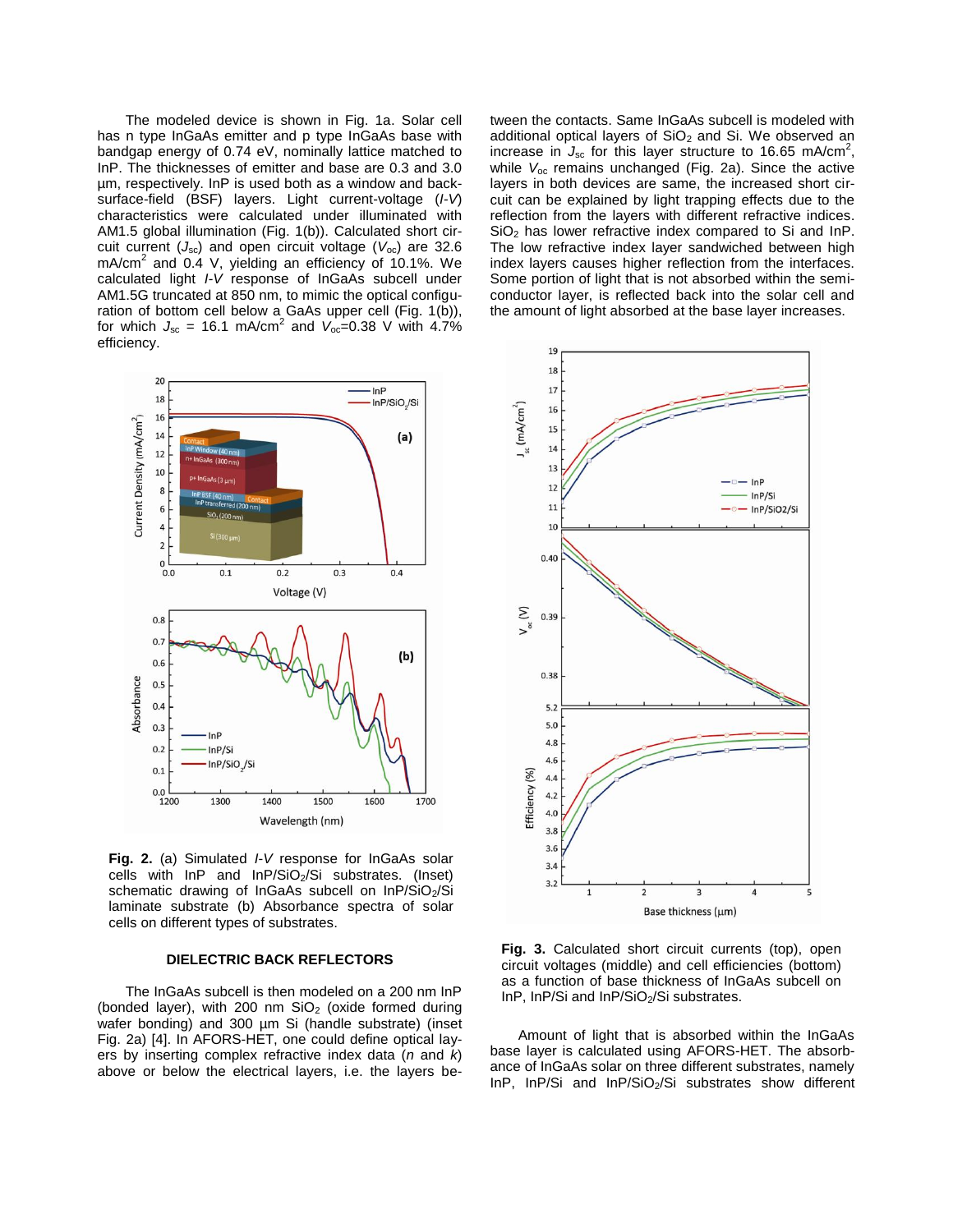spectral behaviors. (Fig. 2b). At higher wavelengths close to InGaAs band edge, one can observe the oscillations in the absorbance due to the reflections from the InP/air interface. For InP/Si substrate, refractive index difference causes additional reflections from InP/Si interface. Absorbance of InGaAs solar cells was increased further with the  $InP/SiO<sub>2</sub>/Si$  substrate, due to the reflections of light from the low-index  $SiO<sub>2</sub>$  layer.

Additional simulations were performed to study the effect of the base thickness of InGaAs solar cell on *J*sc, *V*oc and cell efficiency with different substrate types (Fig. 3). An efficiency of 4.7% was obtained with a 3 µm thick In-GaAs base on InP substrate; whereas a similar efficiency could be achieved with a 1.5 µm thick InGaAs base layer on InP/SiO<sub>2</sub>/Si substrate. The amount of increase in the short circuit current and the solar cell efficiency is higher for thinner base thicknesses. Incorporating dielectric layers such as  $SiO<sub>2</sub>$  within solar cells during wafer bonding could be a promising method to further reduce the cost of multijunction solar cells and yield higher photovoltaic efficiencies.

Dielectric contrast between the optical layers could be further increased by stacking layers with different refractive indices, such as  $SiO<sub>2</sub>-Si<sub>3</sub>N<sub>4</sub>-SiO<sub>2</sub>$ . Table 1 summarizes and compares the short circuit currents and efficiencies of InGaAs single junction solar cells for different substrate types. The  $InP/SiO<sub>2</sub>/Si<sub>3</sub>N<sub>4</sub>/SiO<sub>2</sub>/Si$  substrate with 200 nm oxide and nitride alternating layers provides higher  $J_{\rm sc}$  and efficiency for the InGaAs solar cell, essentially due to the increased absorption caused by additional reflections from the nitride layer. On the other hand, short  $circuit$  current of InGaAs cell on InP/SiO $_2$ /Si $_3$ N $_4$ /Si is smaller than InP/SiO<sub>2</sub>/Si substrate. Since the refractive index contrast between silicon nitride and silicon are smaller than the silicon oxide-silicon, the reflection from Si interface is reduced.

| <b>Substrate</b>                                         | $J_{\rm sc}$ (mA/cm <sup>-2</sup> ) | <b>Efficiency</b> |
|----------------------------------------------------------|-------------------------------------|-------------------|
| InP                                                      | 16.16                               | 4.73%             |
| InP/Si                                                   | 16.38                               | 4.80%             |
| InP/SiO <sub>2</sub> /Si                                 | 16.65                               | 4.89%             |
| InP/SiO <sub>2</sub> /Si <sub>3</sub> N <sub>4</sub> /Si | 16.48                               | 4.83%             |
| $InP/SiO2/Si3N4/SiO2/Si$                                 | 16.75                               | 4.92%             |

**Table 1.** Short circuit currents and efficiencies of InGaAs subcells on different substrate types with dielectric stacks.

## **METAL BACK REFLECTORS**

Although dielectric layers with low refractive indices provide sufficient refractive index contrast with InP and Si to reflect some portion of the incoming light, metals are very good mirrors especially at infra-red wavelengths. We took a further step and replaced  $SiO<sub>2</sub>$  layer with Ag mirror to form an InP/Ag/Si substrate. (inset of Fig. 4a) Since this substrate is not practical in terms of wafer bonding and III- V growth process, we also modeled InGaAs cell on an InP/Si/Ag substrate which could easily be fabricated by depositing Ag after solar cell growth. Complex refractive index data for Ag is used to define the optical layer. Calculated light *I*-*V* curves indicated further increase in *J*sc (16.99  $\text{mA/cm}^2$ ) and solar cell efficiency (5.0%) for InP/Si/Ag substrates (Fig. 4a). Bringing together the dielectric and metal reflector layers in a single design with a virtual InP/SiO<sub>2</sub>/Si/Ag substrate provided the highest efficiency with 5.07%. Figure 4b plots the absorbances of InGaAs subcell for InP/Si, InP/Ag/Si, and InP/Si/Ag substrates. Presence of Ag mirror enhances the light absorption in the active layer of InGaAs solar cell as evident from the oscillations in absorbance spectra of various substrates with Ag mirrors.



**Fig. 4.** Calculated (a) *I*-*V* curves and (b) absorbances of InGaAs solar cells with the presence of Ag layer in the substrate. (inset) two different configurations with Ag above and below Si substrate.

| <b>Substrate</b>            | $J_{\rm sc}$ (mA/cm <sup>-2</sup> ) | <b>Efficiency</b> |
|-----------------------------|-------------------------------------|-------------------|
| InP/Ag/Si                   | 17.01                               | 5.00%             |
| InP/Si/Aq                   | 16.99                               | 5.00%             |
| InP/SiO <sub>2</sub> /Si/Aq | 17.31                               | 5.07%             |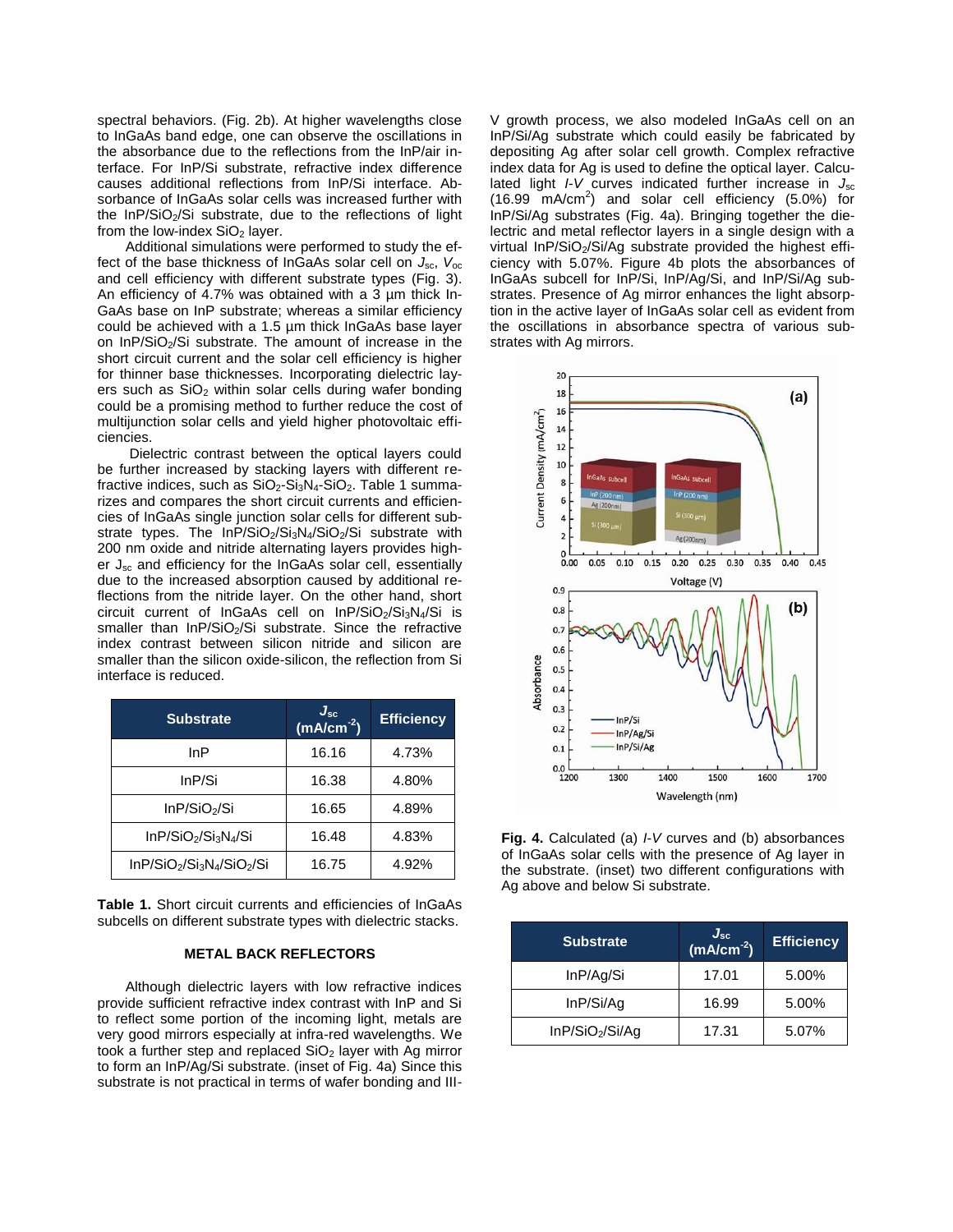**Table 2.** Short circuit currents and efficiencies of InGaAs subcells on different substrates with Ag back side mirrors.

We also modeled InGaAs solar cells with the presence of dielectric and metal reflectors, on a  $InP/SiO<sub>2</sub>/Si/Aq$ substrate. Table 2 provides the short circuit currents and efficiencies of solar cells with metal and dielectric-metal back mirrors. The efficiency of InGaAs solar cell is increased from 5.00% to 5.07% with the additional oxide layer to InP/Si/Ag substrate.



**Fig. 5.** (a) InGaAsP solar cell (b) External quantum efficiencies and (c) light *I-V* characteristics of top InGaAsP and bottom InGaAs solar cells.

### **InGaAsP THIN-FILM SOLAR CELLS**

 The current record efficiency was achieved using an InGaP/InGaAs/InGaAs triple-junction solar cell via metamorphic growth [2]. Efficiencies of III-V multijunction thin film solar cells could be increased by utilizing four or more junctions and thus splitting the solar spectrum between absorbing layers with different bandgap energies. For this purpose, materials with band gap energies around 1 eV are required to efficiently split the solar spectrum. In-GaAsP is a promising quartenary III-V semiconductor material that can be grown lattice matched to InP. Ge bottom cell of InGaP/GaAs/Ge three-junction solar cells could be replaced with a tandem InGaAsP/InGaAs cell to increase the photovoltaic efficiency [8,9]. We modeled an InGaAsP topcell for such a two junction tandem cell. Modeled device is schematically drawn in Fig. 5a, where InGaAsP is utilized as the emitter and the base with the bandgap energy of 1.03 eV. Thicknesses of the emitter and the base layers are 200 nm and 2 µm. Electrical losses due to the tunnel junction are not taken into account, and we treated 3 µm thick InGaAs as an optical layer to simulate the reflection due to InGaAs layer.

We illuminated solar cell with AM1.5G with full spectrum to calculate the external quantum efficiency of In-GaAsP topcell which is plotted in Fig. 5b with blue line. The band offset at 1200 nm corresponds to the band edge of InGaAsP. We also calculated the EQE of InGaAs bottom cell. In this case, we utilized 2.2 µm thick optical In-GaAsP layer on top of InGaAs cell, to mimic the behavior of an InGaAs bottom cell under an InGaAsP top cell. Light I-V curves of top and bottom cells are given in Fig. 5c. Simulations show that the current limiting cell is the In-GaAs bottom cell. Since a current-matched junction is required for an efficient operation of the solar cell, we varied the base thicknesses of both InGaAsP and InGaAs solar cells to match the currents of bottom and top cell thicknesses. Figure 6 plots the light I-V characteristics of top InGaAsP and bottom InGaAs cells, as well as the tandem InGaAsP/InGaAs solar cell, all on InP substrates.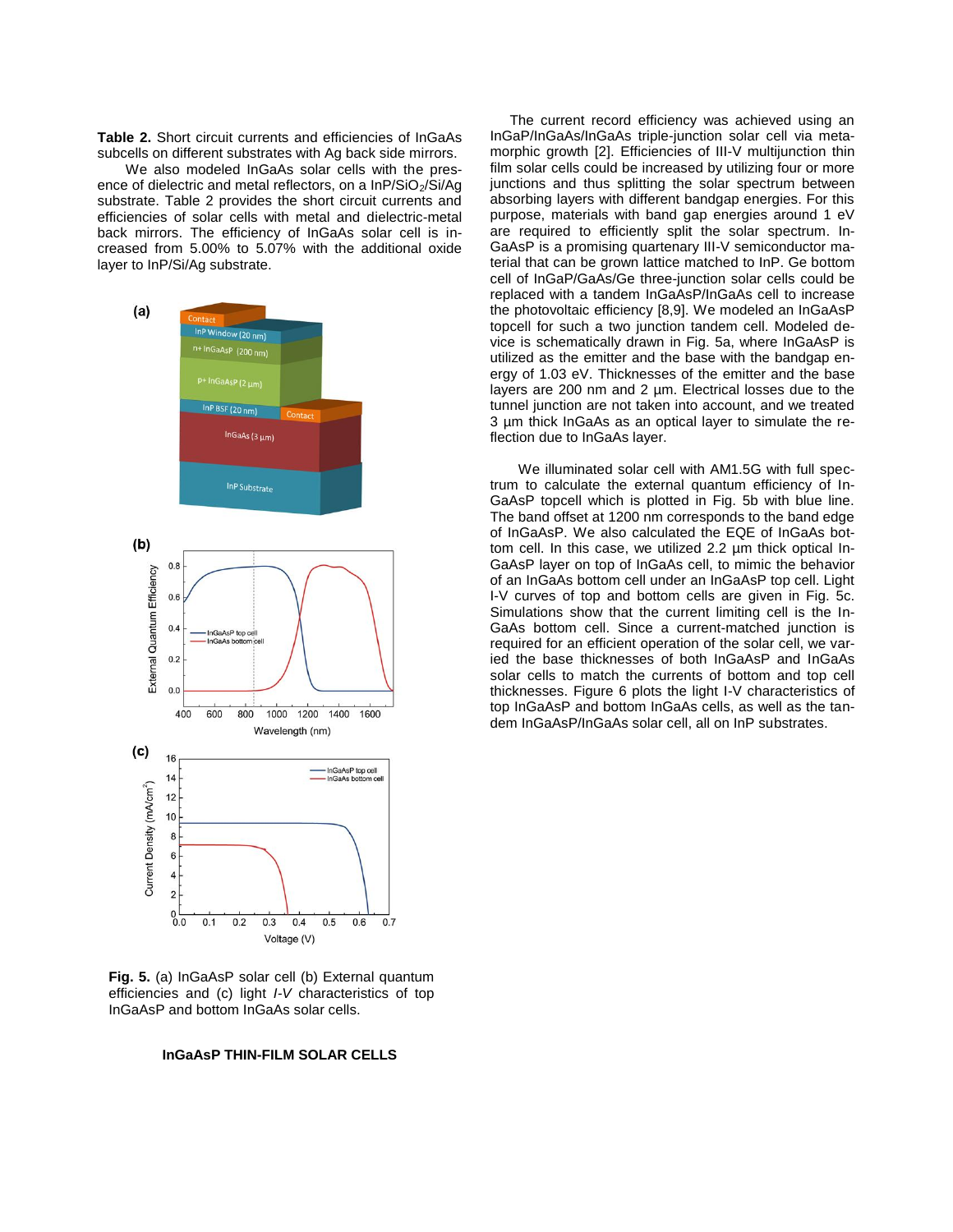

**Fig. 6.** Light I-V characteristics of current-matched In-GaAsP/InGaAs tandem cell and their constituting subcells.

| Cell              | $J_{\rm sc}$ (mA/cm $^{-2}$ ) | $\mathsf{V}_{\mathsf{oc}}$<br>(mV) | Eff<br>$(\%)$ |
|-------------------|-------------------------------|------------------------------------|---------------|
| InGaAsP TC        | 8.62                          | 643                                | 4.6           |
| InGaAs BC         | 8.62                          | 359                                | 2.3           |
| InGaAsP/InGaAs MJ | 8.62                          | 944                                | 6.8           |
|                   |                               |                                    |               |
| <b>Cell</b>       | $J_{\rm sc}$<br>$(mA/cm-2)$   | $V_{oc}$<br>(mV)                   | Eff<br>(%)    |
| InGaAsP TC        | 9.00                          | 641                                | 4.8           |
| InGaAs BC         | 9.00                          | 360                                | 2.7           |

**Table 3.** Short circuit current, open voltage and efficiencies of InGaAsP top cell, InGaAs bottom cell and In-GaAsP/InGaAs tandem cells on InP (top, blue table) and InP/SiO2/Si substrate (bottom, red table).

Table 3 summarizes the photovoltaic cell parameters for InGaAsP top cell, InGaAs bottom cell and In-GaAsP/InGaAs current-matched tandem cells on InP substrate (top, blue table) and  $InP/SiO<sub>2</sub>/Si$  laminate substrate (bottom, red table). Short circuit current of the current limiting InGaAs bottom cell increases with the utilization of InP/SiO2/Si substrate instead of bare InP substrate. Cell thicknesses are then optimized to match the currents of bottom and top cells with the InP/SiO<sub>2</sub>/Si substrate. Overall efficiency of InGaAsP/InGaAs cell increases by a factor of 0.4% from 6.8% to 7.2%. One can also include metal back side mirrors to further increase the short circuit currents and efficiencies of InGaAsP/InGaAs tandem cells.

### **CONCLUSIONS**

We presented the results of our modeling efforts for a single junction InGaAs solar cell including *I*-*V* curves, spectral responses and absorbances for different substrates with dielectric and/or metallic layers used as back reflectors. Reflection through thin optical layers increase the amount of light absorbed within the active region of solar cell which in turn increase the short circuit current and solar cell efficiency. Detailed analyses for optimized dielectric and/or metallic layers with different types and varying thickness were provided. InGaAsP/InGaAs tandem solar cells are modeled and the short circuit current of the current limiting InGaAs subcell was increased by dielectric back side mirrors. Utilization of dielectric and metal mirrors could enable even higher efficiencies in multi-junction III-V compound semiconductor solar cells.

### **ACKNOWLEDGEMENTS**

This work was supported by the Department of Energy, and the Center for Science and Engineering of Materials, an NSF Materials Research Science and Engineering Center at Caltech.

#### **REFERENCES**

[1] R. R. King, "Multijunction solar cells: Record breakers," *Nature Photonics* **2**, 284 (2008).

[2] J. F. Geisz et al., "40.8% efficient inverted triplejunction solar cell with two independently metamorphic junctions," *Applied Physics Letters* **93**, 123505 (2008).

[3] M. J. Griggs, D. C. Law, R. R. King, A. C. Ackerman, J. M. Zahler, and H. A. Atwater, "Design Approaches and materials processes for ultrahigh efficiency lattice mismatched multi-junction solar cells," Proc. of IEEE  $4<sup>th</sup>$ World Conference on Photovoltaic Energy Conversion, 857-860 (2006)

[4] J. M. Zahler, K. Tanabe, C. Ladous, T. Pinnington, F. D. Newman, and H. A. Atwater, "High efficiency InGaAs solar cells on Si by InP layer transfer," *Journal of Applied Physics* **91**, 012108 (2007).

[5] R. Stangl, A. Froitzheim, M. Kriegel, T. Brammer, S. Kirste, L. Elstner, H. Stiebig, M. Schmidt, and W. Fuhs, "AFORS-HET, a numerical PC-program for simulation of heterojunction solar cells, Version 1.1 (open-source on demand), to be distributed for public use," *Proc. PVSEC-19, 19th European Photovoltaic Solar Energy Conference*, Paris, France, June 2004.

[6] G. Letay, M.Breselge, and A. W. Bett, "Calculating the generation function of III-V solar cells," *Proc. of IEEE 3rd*